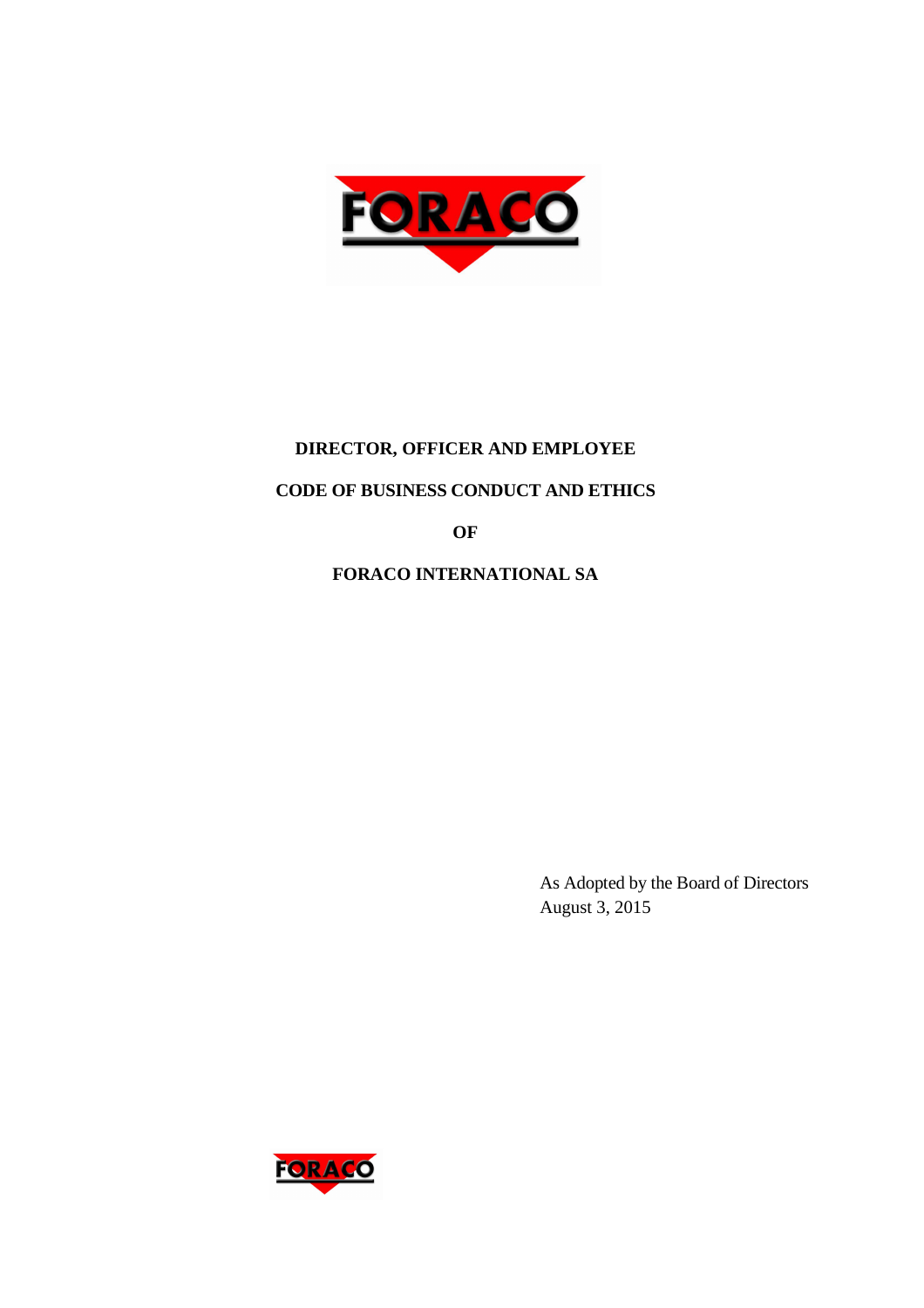# **FORACO INTERNATIONAL SA (the "Company")**

# **DIRECTOR, OFFICER AND EMPLOYEE CODE OF BUSINESS CONDUCT AND ETHICS**

This code of conduct ("Code") provides general guidance on the conduct expected of directors, officers and employees of the Company. Each director, officer and employee is expected to be familiar with and to adhere to the provisions of this Code. Each director, officer and employee must also recognize that this Code simply provides general guidance and is not a substitute for good judgement. Generally, this Code is designed to promote the following:

- awareness of areas of ethical risk;
- honest and ethical conduct, including the ethical handling of actual or apparent conflicts of interest between personal and professional relationships;
- a culture of honesty and accountability;
- full, fair, accurate, timely, and understandable disclosure in reports and documents that the Company files or submits to regulators and in other public communications made by the Company;
- compliance with applicable governmental laws, rules, regulations and Company policies; and
- the prompt internal reporting to an appropriate person of violations of the Code.

#### **Compliance with Laws**

- The Company expects all directors, officers and employees to comply with all applicable laws, rules and regulations and to be able to recognize potential liabilities, seeking legal advice where appropriate.
- In particular, all directors, officers and employees shall comply with laws, rules and regulations prohibiting insider trading. Insider trading is both unethical and illegal and will be dealt with decisively.
- The Company expects all directors, officers and employees to comply with this Code and all other Company policies.
- Directors, officers and employees must not only comply with the requirements of applicable laws, rules, regulations, policies and this Code, they must ensure that their actions do not give the appearance of violating this Code or indicate a casual attitude towards compliance with laws, rules, regulations, policies and this Code.

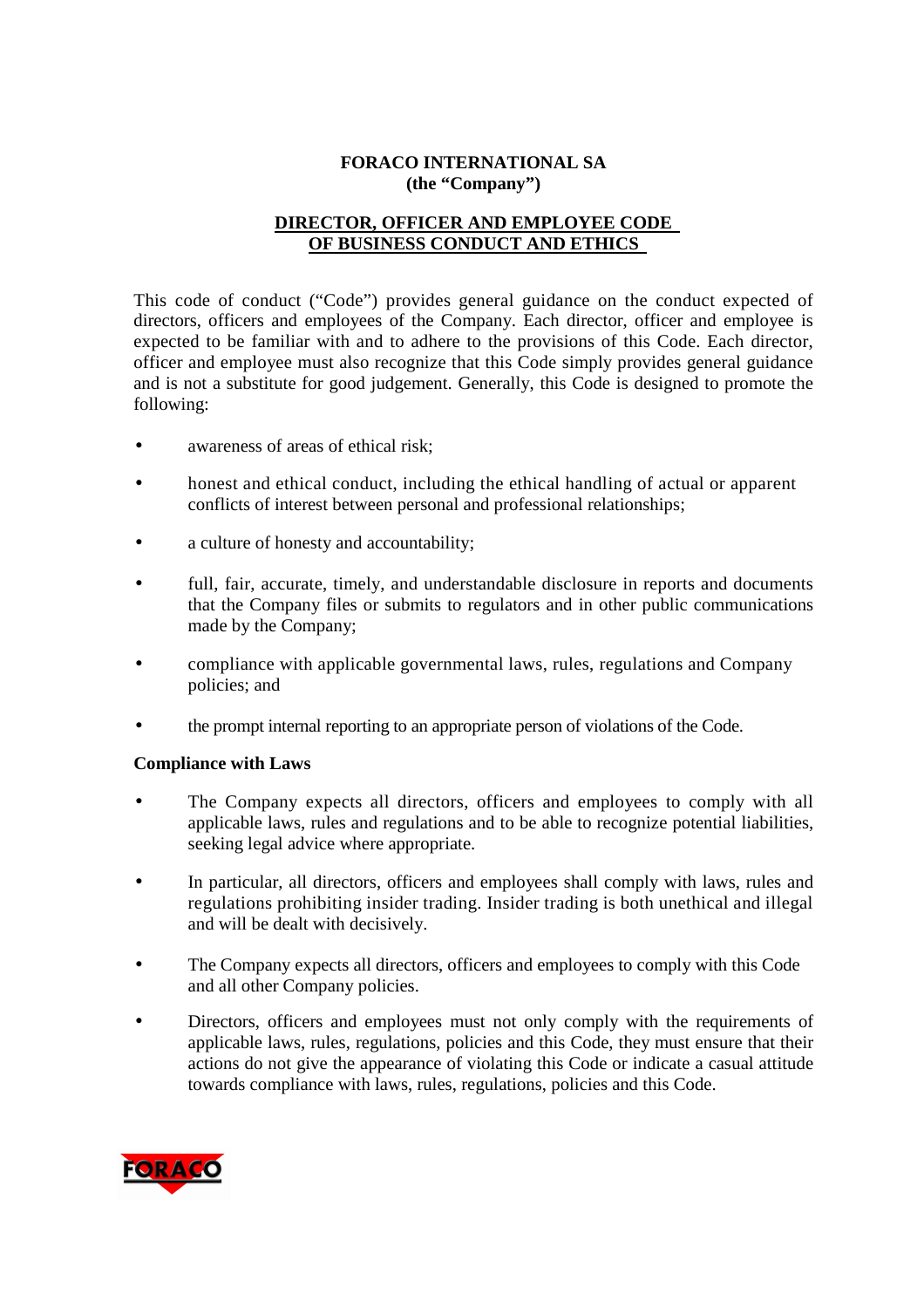If there are any doubts as to whether a course of action is proper or about the application or interpretation of any legal requirement, directors, officers and employees should discuss it with the Compliance Officer.

#### **Disclosure of Information**

- It is the Company's policy to make full, timely and complete disclosure of important information concerning the activities of the Company.
- Except as required by law, the Company will not disclose confidential information, which includes all non-public information that might be of use to competitors or harmful to the Company or its customers, if disclosed. Confidential information is not to be disclosed by any director, officer or employee unless such disclosure is properly authorized or legally mandated. Questions regarding the appropriateness of disclosing particular information should be discussed with the Compliance Officer and/or CEO and/or the Vice-CEO.

#### **Accounting Records and Practices**

• The Company's books and records will reflect, in an accurate and timely manner, all Company transactions. In particular, all funds and assets will be properly recorded.

#### **Prohibited Payments**

• Directors, officers and employees are prohibited from paying or accepting any bribe, kickback or any other unlawful payment or benefit to secure any concession, contract or any other favourable treatment.

#### **Fair Dealing**

Each director, officer and employee shall endeavour to deal fairly with the Company's customers, suppliers, competitors and employees. No director, officer and employee is permitted to take unfair advantage of anyone through manipulation, concealment, abuse of privileged information, misrepresentation of material facts, or any other unfair-dealing practice.

#### **Conflicts of Interest**

- A conflict of interest occurs when an individual's private interest interferes in any way – or even appears to interfere – with the interests of the Company as a whole. A conflict situation can arise when a director, officer or employee takes actions or has interests that may make it difficult to perform his or her Company work objectively and effectively. Conflicts of interest also arise when a director, officer or employee, or a member of his or her family, receives improper personal benefits as a result of his or her position in the Company. Loans to, or guarantees of obligations of, such persons are of special concern.
- Conflicts of interest are prohibited. Every director, officer and employee must avoid

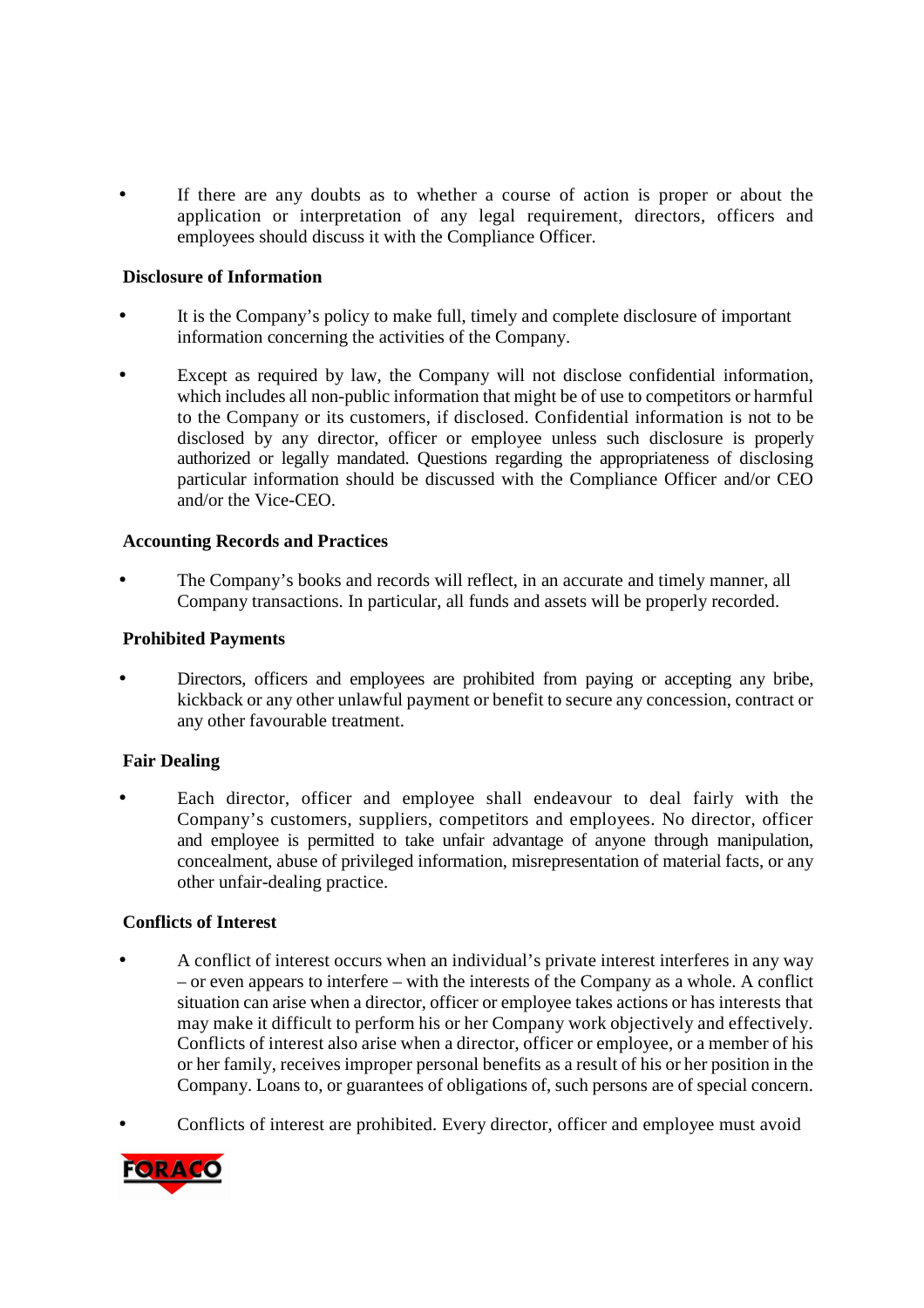any conflict of interest. Every director, officer and employee shall disclose all circumstances that constitute an actual or apparent conflict of interest. Disclosure shall be made, in the case of directors and officers, to the board of directors, and in the case of employees, to the Compliance Officer. When in doubt about whether a conflict of interest exists, directors, officers and employees should discuss the issue with the Compliance Officer.

- Directors, officers or employees who find themselves in a conflict of interest must abstain from voting or taking any other action that may impact the outcome of the activity or business transaction in question. Full disclosure enables directors, officers and employees to resolve unclear situations and gives an opportunity to dispose of or appropriately address conflicts of interest before any difficulty arises. However, if the board of directors determines that a potential conflict cannot be cured, the individual will resign from the board, if a director, or from their position with the Company, if an officer or employee.
- Where necessary, a director, officer or an employee may refer an individual situation to the Compliance Officer who may recommend actions needed to eliminate or address a conflict of interest.

# **Corporate Opportunities**

• Directors, officers and employees are prohibited from: (a) taking for themselves personally opportunities that are discovered through the use of corporate property, information or position; (b) using corporate property, information of position for personal gain; and (c) competing with the Company. Directors, officers and employees owe a duty to the Company to advance its legitimate interests when the opportunity to do so arises.

#### **Use of Company Property**

- The Company assets must not be misappropriated for personal use by directors, officers or employees.
- Directors, officers and employees shall protect the Company's assets and ensure their efficient use. Theft, carelessness and waste have a direct impact on the Company's profitability. All Company assets should be used for legitimate business purposes.

#### **Safety and Environmental Protection**

Safety and environmental protection are fundamental values of the Company and every director, officer and employee has a role in ensuring the Company's operations comply with safety and environmental legislation and standards.

#### **Fundamendtal Rights**

• Each director, officer and employee is responsible for taking all prudent precautions in every activity to ensure both personal safety and the safety of others.

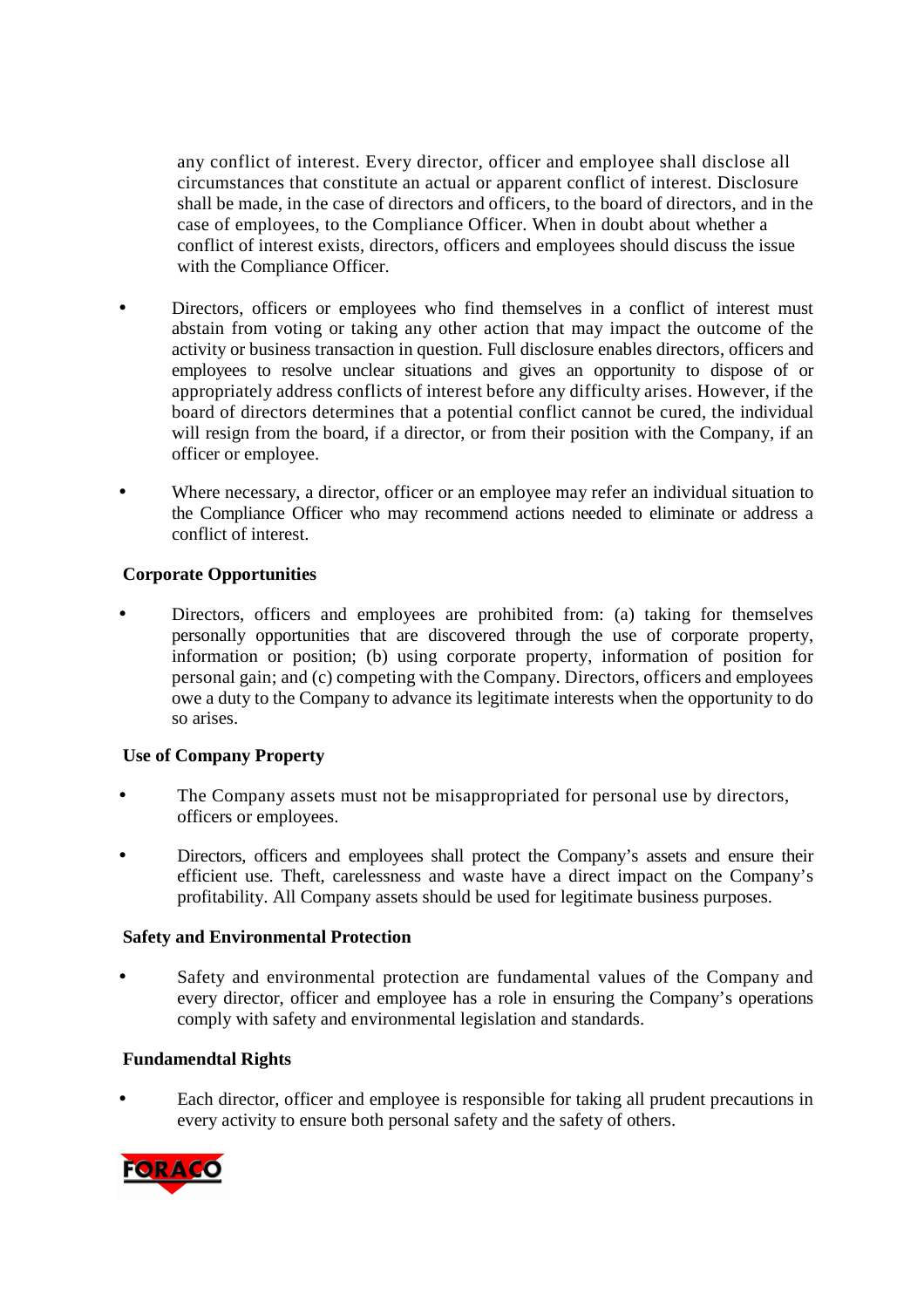- The Company is committed to providing all employees a workplace that respects their basic human rights. Each director, officer and employee at the Company has the right to work in an environment that is free from discrimination and harassment, including sexual harassment. Every director, officer and employee is responsible for taking all reasonable precautions not to demonstrate behaviour that can be reasonably construed as discrimination or harassment.
- The Company will take every incident of harassment or discrimination very seriously and any director, officer or employee that is found to have engaged in conduct constituting discrimination or harassment will be disciplined and, in appropriate circumstances, dismissed or removed from office.

#### **Responsibility**

- Each director, officer and employee must be familiar with and comply with to the provisions of this Code and to the standards set out in the applicable policies of the Company.
- Failure to comply with this Code may lead to disciplinary action, including dismissal or removal from office in appropriate circumstances.

# **Where to Seek Clarification**

- Directors and officers should refer questions relating to this Code or its application to a particular situation to the Compliance Officer.
- Employees should refer questions relating to this Code or its application to a particular situation to their immediate manager. If the issue is one which the employee feels unable to discuss with their immediate manager, the matter should be discussed with the Compliance Officer.

# **Reporting Breaches of this Code**

- The Company encourages the reporting of breaches of this Code, including violations of laws, rules, regulations or Company policies, to the Compliance Officer, or, in the case of an employee, to his/her immediate manager, and/or the Compliance Officer. The Compliance Officer shall report any conflict of interest or any breach of this Code to the CEO and/or the vice CEO.
- All disclosure to the Compliance Officer, CEO and the Vice-CEO shall be kept strictly confidential unless, in the sole opinion of the Compliance Officer, CEO and the Vice-CEO, the matter disclosed constitutes an actual or potential threat of serious harm to the Company, to another director, officer or employee of the Company or to the general public and disclosure is required for the purposes of an investigation, or to impose discipline or dismissal, or where disclosure is required by law.